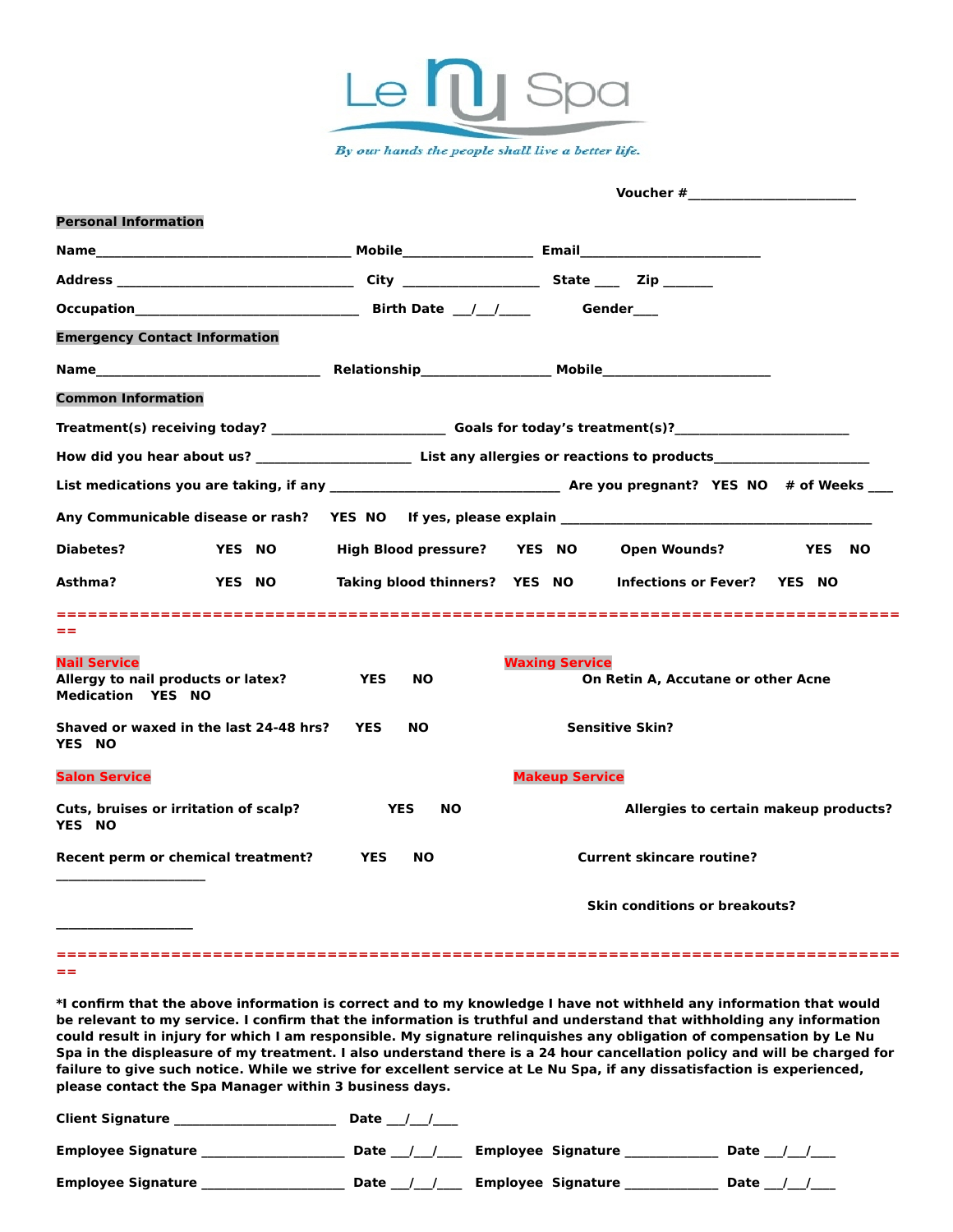

By our hands the people shall live a better life.

Thank you for choosing Le Nu Spa! We always strive for open and honest communication in order to provide clients with the best service possible. We put forth our best efforts toward client care and continually develop our professional skills and office operations to ensure client experience is pleasant. To better serve all of our clients we have developed the following policies.

## **ATTENDANCE POLICY**

 Le Nu Spa provides all clients with quality care in their scheduled time slots. When you schedule an appointment, that time is reserved especially for you with your service provider. Please arrive 15 minutes prior to your appointment to fill out paperwork and to enjoy our lounge. We require 24 hours' notice for all cancellations. If you need to reschedule an appointment, you must do so before this timeframe. If you are scheduled and have an emergency, please call us immediately at (919) 999-2772 to discuss options to reschedule. Kindly leave a voicemail if we are unable to get through. You can also email us at [booking@lenuspa.com](mailto:booking@lenuspa.com)

## **LATE ARRIVAL**

 If you arrive 15 minutes late, we may need to reschedule your appointment so that we may provide scheduled clients with the care that they deserve. Those who arrive late for their appointments but can still be seen may have their time shortened to ensure the next client will be seen at the correct time.

## **MISSED APPOINTMENT**

 If you fail to show up for an appointment, you will be charged the full amount for the service.

## **CHANGE OF APPOINTMENT**

 We ask that you call us directly at (919) 999-2772 to cancel or reschedule all appointments 24 hours before your appointment date. This ensures that we can rebook the service provider other clients who would like to come in for that date and time